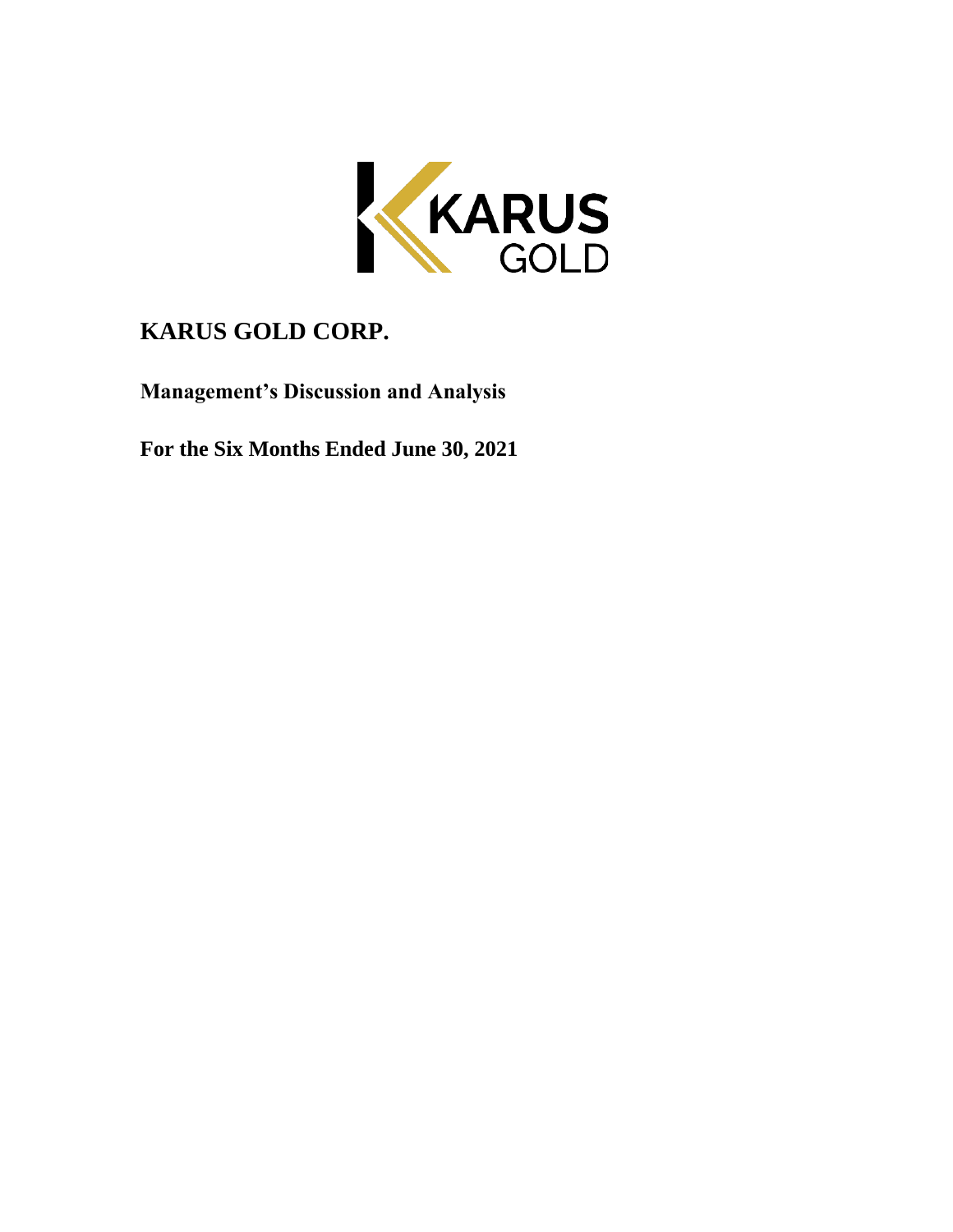The following Management's Discussion and Analysis ("MD&A"), prepared as of August 30, 2021, should be read together with the unaudited interim financial statements of Karus Gold Corp. ("Karus Gold" or the "Company") for the six month period ended June 30, 2021 prepared in accordance with International Financial Reporting Standards ("IFRS") applicable to the preparation of interim financial statements, including International Accounting Standard 34, Interim Financial Reporting and audited financial statements for the period from incorporation on November 30, 2020 to December 31, 2020, and related notes thereto, which are prepared in accordance with IFRS. All amounts are stated in Canadian dollars unless otherwise indicated.

This MD&A contains "forward-looking statements" and "forward-looking information" within the meaning of applicable Canadian securities laws. See the section in this MD&A titled "Cautionary Language regarding Forward-Looking Information" for further details.

## **Corporate Summary - Nature of Operations**

Karus Gold, recently spun out of KORE Mining Ltd., controls 1,000 square kilometers of claims in its South Cariboo Gold property of British Columbia. The claims host 110 km of structural trend that is highly prospective for gold deposits. Karus Gold has multiple projects in the South Cariboo Gold property, including the FG Gold and Gold Creek gold projects. Much of the area is under-explored and wide open for additional discoveries. The Cariboo region is a prolific gold region and is accessible with local power, a well-developed road network and skilled local labour. The Company is supported by insiders and management owning 32% and by strategic investor, Eric Sprott, who owns 27% of Karus Gold as at June 30, 2021. Karus Gold's two key exploration stage projects included in its South Cariboo holdings are:

- 1) FG Gold Cariboo Region British Columbia a sediment hosted orogenic gold system with gold mineralization identified for over 3.5 km along strike to an average depth of less than 100 metres below surface. Karus Gold is drilling to better define structural controls of higher-grade gold mineralization and to expand the footprint of gold mineralization along both strike and at depth below historical areas of drilling.
- 2) Gold Creek Cariboo Region British Columbia early-stage orogenic gold discovery on a large contiguous claim block near the Spanish Mountain gold project and the Mount Polley copper-gold mine. Karus Gold plans to follow-up the discovery with further exploration.

The Company's head office is located at 960 – 1055 West Hastings Street, Vancouver, BC V6E 2E9.

## **2021 Highlights**

During the period ended June 30, 2021, the Company accomplished the following:

- Completion of 1,375 meter ("m") drill program at its Gold Creek project consisting of five holes, for which assays are pending. This drill program was designed to confirm the orientation of the high-grade gold mineralization detected in past exploration programs.
- Announced additional high-grade gold drill results including 12.4 meters ("m") of 4.3 g/t gold in hole FG-20-376, starting at 239.4 m downhole in the Lower Zone of the FG Gold Project ("Project" or "FG Gold"), part of the 1,000 square kilometer ("km") South Cariboo Gold Property in British Columbia.
- Announced that detailed interpretation of the 2020 drill program validates the Company's exploration thesis that structural controls generate repeating higher-grade gold vein corridors within the previously defined Upper and Lower zones at the FG Gold Project ("**Project**" or "**FG Gold**"). FG Gold is part of the Company's 1,000 square kilometer ("**km**") South Cariboo Gold District in British Columbia.
- Granted 4,320,000 options with an exercise price of \$0.25 and term of five years and 2,605,000 restricted share units ("RSUs") to directors, officers, employees and consultants.

## **2021 Outlook**

The Company's focus for 2021 is investing in significant exploration of its South Cariboo Gold property including drilling at both FG Gold and Gold Creek in the summer of 2021. In addition to the exploration at these projects, the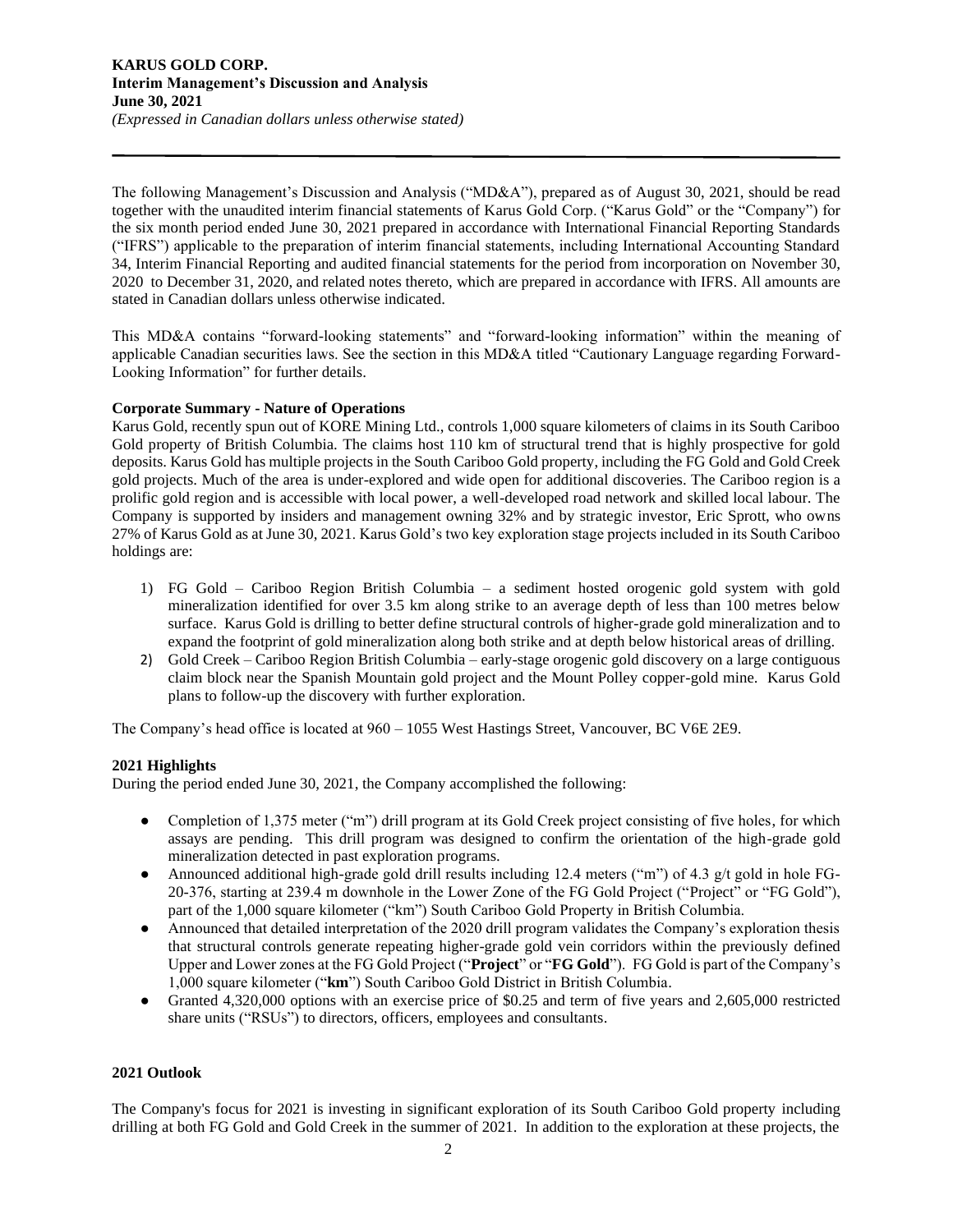Company may evaluate other prospects worthy of exploration and development. The ability of the Company to do so is contingent upon its ongoing ability to raise the capital necessary to advance such prospects.

In March 2020 the World Health Organization declared coronavirus COVID-19 a global pandemic. This contagious disease outbreak, which has continued to spread, and any related adverse public health developments, has adversely affected workforces, economies, and financial markets globally, potentially leading to an economic downturn. It is not possible for the Company to predict the duration or magnitude of the adverse results of the outbreak and its effects on the Company's future business or ability to raise funds, however there has been no significant impact on the Company to date.

## *Andrew Kaip, P.Geo., is the Company's designated Qualified Person for this MD&A within the meaning of National Instrument 43-101 and has reviewed and approved the technical information described herein.*

## *Project Summaries*

## *FG Gold Project, British Columbia, Canada*

## *Project Overview*

The 100% owned FG Gold property ("FG Project") contains a sediment hosted orogenic gold and early stage goldcopper porphyry projects located in the Cariboo region of British Columbia, approximately 100 km east of Williams Lake. The FG Project is located at the headwaters of the Horsefly River, 50 kms east of Horsefly, B.C. and consists of 35 contiguous claims (13,008 ha). As of the date of this MD&A, the FG Project is part of the district scale claim block 100% owned by Karus Gold, the South Cariboo Gold property.

The FG Project is at low elevation and accessible by forestry roads. The FG Project contains a sediment hosted orogenic gold prospect on the northeast limb of the Eureka syncline. The syncline is >20km and defined by gold in soils and geophysics with the southwest limb and hinge zone being largely underexplored. The Project has only been shallowly drilled where gold mineralization is proximal to surface. Past drilling averages only 93m deep into a moderately dipping sedimentary host rock. Mineralization is open at depth and along almost the entire syncline.

Historical drilling targeted stratigraphic controls of gold mineralization and only tested a very small portion of the prospective host rock. Drilling was largely done by a combination of reverse circulation ("RC") and diamond drilling using generally small diameter core. The previous work largely focused on discovering and developing a low-grade, bulk-disseminated gold potential. Recent drilling suggests that mineralized corridors or chutes of higher grade gold persist into largely untested portions of the host stratigraphy.

The FG Project also hosts copper-gold porphyry-style mineralization at the Nova Zone, discovered by KORE in 2018.

As part of the FG Project land holdings, the Company is subject to certain mineral property agreements, including certain option agreements to acquire nearby and contiguous properties. The option agreements collectively have annual payments of \$87,500 payable in 2021 up to \$150,000 in 2025, for total payments of \$625,000. In addition, one option agreement provides for the issuance of shares with a fair market value at the time of issuance of \$25,000 in 2021 increasing to \$160,000 in 2025, for total share consideration of \$410,000 and one option agreement also requires annual expenditures of \$35,000 in 2021 and an additional \$40,000 in 2022. These option agreements also impose a 1%-2% NSR, of which a portion can be repurchased in certain cases, and one agreement requires a bonus payment of \$1.50 per ounce identified as inferred, indicated or measured in a 43-101 report on the specific claims in the agreement.

## *2020 Drill Program*

An initial drill program in early 2020 undertaken by KORE was designed to define and delineate structural controls on existing higher-grade gold mineralization and target new discoveries at depth and on-strike. Eight (8) core drill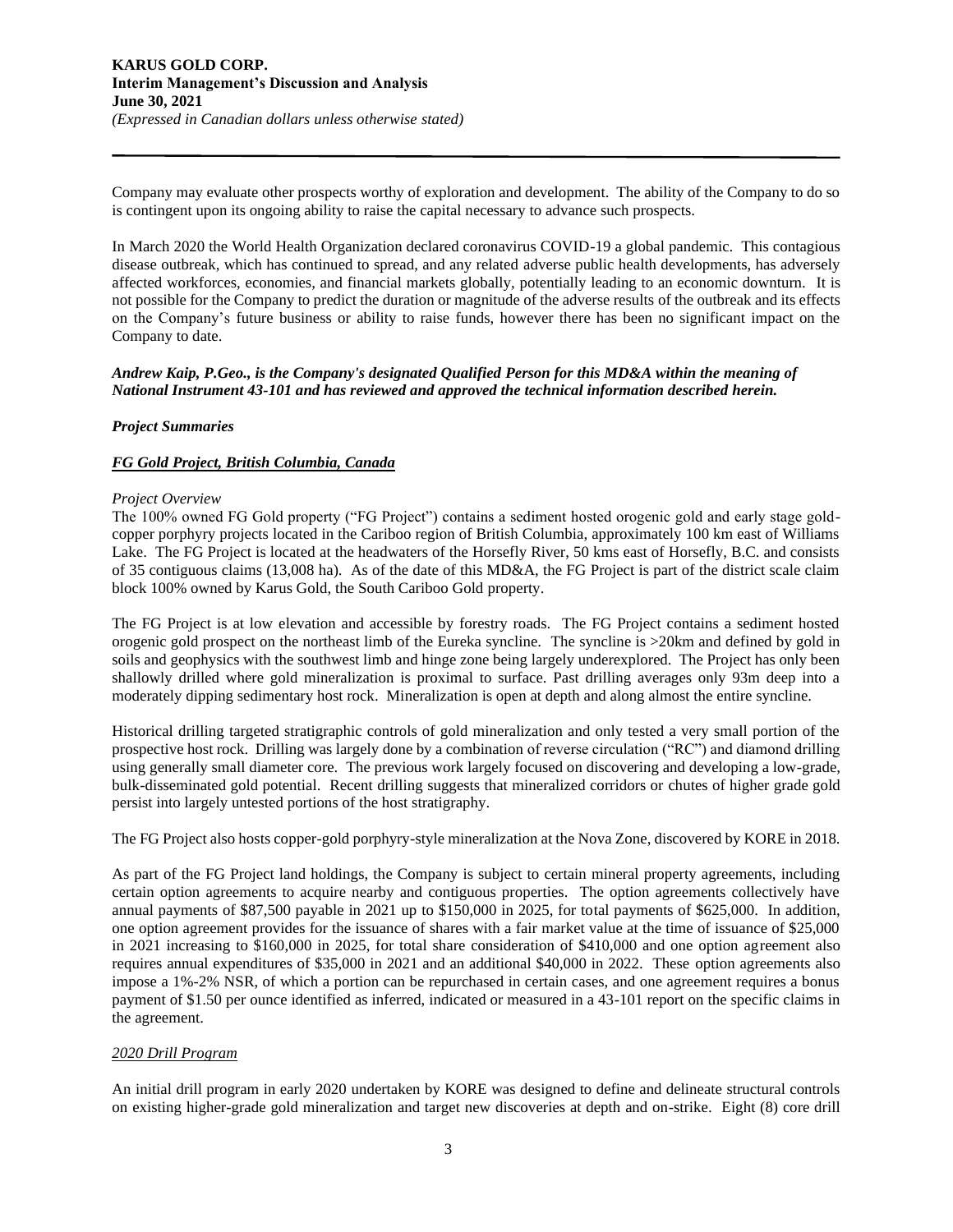holes for a total of 1,583 metres were completed. Assays for all eight holes were disclosed in three news releases with the following highlights:

- Lower Zone discovered below known mineralization
	- o 10 metres of 3.9 g/t gold starting at 237 metres in FG-20-369 including:
		- 1.0 metre of 33.9 g/t at 239.0 metres
	- o 10 metres of 0.8 g/t at 185 metres in same zone in FG-20-368
	- $\degree$  52.5 metres of 1.1 g/t gold at 122.5 metres in FG-20-375
		- $\blacktriangleright$  FG-20-375 terminated in mineralization at 2.6 g/t gold and remains open at depth
	- o New Lower Zone thickness remains open
	- Upper Zone (current mineralization) upgrading and structural drilling highlights:
		- o 76.5 metres of 1.1 g/t gold starting at 5.5 metres in FG-20-368
			- o 32.0 metres of 3.0 g/t gold starting at 22.0 metres in FG-20-369
			- o 51.0 metres of 1.6 g/t gold at 19.0 metres downhole in FG-20-370
			- o 98.0 metres of 1.0 g/t gold at 24.0 metres downhole in FG-20-372
			- o 11.0 metres of 10.0 g/t gold at 44.0 metres downhole in FG-20-373
- Large diameter, oriented core and metallic screen assays show improved grade consistency relative to past drilling.
- $\bullet$  Silver assays, rarely assayed for historically, as high as 116 g/t over 1 metre in metallic screens indicate some silver potential

KORE subsequently completed a second phase of drilling in 2020, totaling 5,829 metres in 15 holes. Hole FG-20- 377 generated a major 215 metre step-out downdip from the Lower Zone discovery hole FG-20-369 and an extension to the Upper Zone mineralization. Results included the following highlights:

- 31.3 metres of 3.2 g/t gold at 369 metres downhole including:
- 14.3 metres of 6.4 g/t gold at 386 metres downhole including:
- 1.0 metres of 61.2 g/t gold at 387 metres downhole
- 5.8 metres of 4.2 g/t gold at 394 metres downhole

On April 22, 2021, Karus Gold released additional drill assay results from the KORE 2020 program which are tabulated below. Highlights include:

- FG-20-376, 100 m from the discovery hole FG-20-377 (14.3m of 6.4 g/t gold) returned 20.9m of 2.9 g/t gold, confirming the continuity of gold mineralization within the Lower Zone discovery and includes:
	- $\degree$  12.4 m of 4.3 g/t gold at 239.4 m downhole, including
	- $\degree$  1.0 m of 38.0 g/t gold at 240.3 m downhole
- FG-20-378 returning 62.3m of 1.7 g/t gold confirms higher grades than those previously reported in FG-20- 368 including
	- o 6.6 m of 9.7g/t gold at 195.9 m.

Results from holes FG-20-376, and holes FG-20-378 to FG-20-381 suggest the Lower Zone now hosts a mineralized footprint of approximately 650 m of strike and over 300 m down dip of historical drilling, while the remaining holes to be released over a 1.8 km strike could substantially increase this mineralized footprint of the FG Gold project. Mineralization remains open at depth and along almost the entire 20-kilometre trend representing a district scale exploration opportunity for further discovery.

The FG Project also contains highly prospective gold-copper porphyry targets within an intrusion called the Nova Zone. The Nova Zone, potentially 3.5 km by 1 km, was discovered in 2018 through compilation of historical soil geochemistry, and airborne geophysical studies. 2018 drilling demonstrated semi-massive and massive copper and iron sulphides and intersected (hole DDH-18-002) over 32 meters of 0.52% copper equivalent, including 8.65 meters of 1.1% copper equivalent.<sup>1</sup> Gold grades as high as 5.70 g/t, copper grades as high as 1.01%, and silver grades as high as 4.98 g/t were encountered in drill core.

<sup>&</sup>lt;sup>1</sup> Cu equivalent calculated using metals prices at April 29, 2019: USD\$1,278/oz Au, US\$14.77/oz Ag, US\$2.90/lb Cu.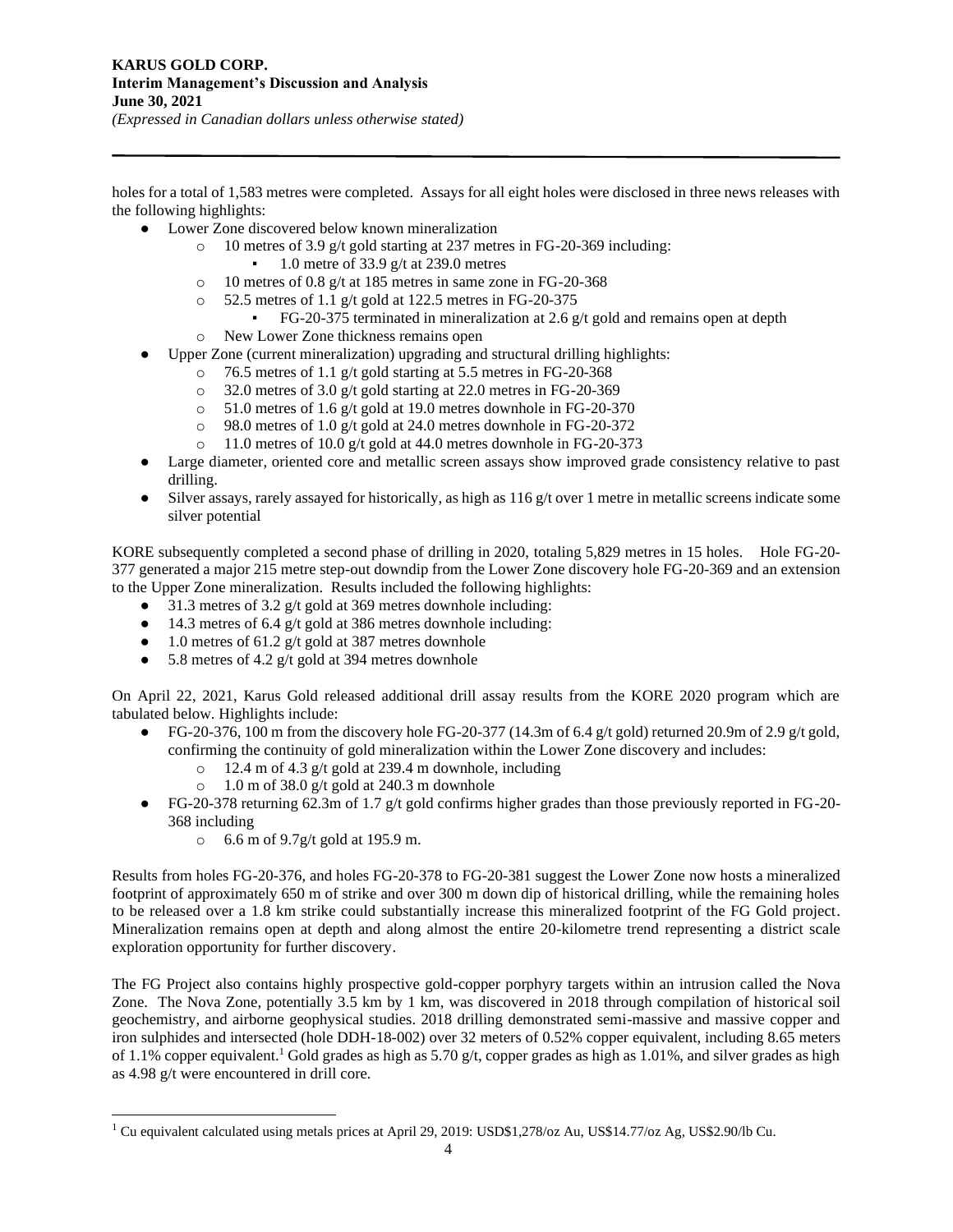## **KARUS GOLD CORP. Interim Management's Discussion and Analysis June 30, 2021**

**Table of drill results Drill Hole Zone From To Length1,2 Gold Grade<sup>3</sup> (m) (m) () (g/t) FG-20-376** Lower 239.4 287.3 47.9 1.6 incl. 239.4 260.3 20.9 2.9 incl. 239.4 251.8 12.4 4.3 **FG-20-378** Upper 174.1 177.0 2.9 7.7 and Upper 195.9 258.3 62.3 1.7 incl. 195.9 202.5 6.6 9.7 incl. 214.0 224.6 10.6 1.8 236.4 250.3 13.9 1.0 **FG-20-379** Upper 286.0 297.5 11.5 2.4 and Lower 430.1 480.5 50.5 0.8  $\text{Inc.} \quad 432.0 \quad 449.0 \quad 17.0 \quad 1.7$  $\text{Inc.} \quad 445.0 \quad 448.0 \quad 3.0 \quad 5.8$ **FG-20-380** Lower 346.7 396.5 49.9 1.1  $\text{Inc.}$  349.5 378.5 29.0 1.5 Inc. 363.0 378.5 15.5 1.9 **FG-20-381<sup>4</sup>** Upper 272.5 287.1 14.6 0.6 Lower 333.0 357.0 24.0 1.1  $\text{Inc.} \quad 344.0 \quad 351.0 \quad 7.0 \quad 3.1$ 

*(Expressed in Canadian dollars unless otherwise stated)*

1. Karus Gold has not been able to determine true width yet due to complexity of the vein structures within the mineralized zones. The 2020 drill program was designed to better understand the geometry and how the mineralized zones are related. The orientation of individual quartz veins within the mineralized zones are quite variable. Reported widths are drill indicated core length and not true width, for the reasons above. Average grades are calculated with un-capped gold assays, as insufficient drilling has been completed to determine capping levels for higher grade gold intercepts.

2. Drilling data on the Lower Zone is currently limited and the true thickness and orientation of the zone is not firmly known. However, based on current data, it is estimated that intercept represents ~50%-65% of the true thickness of the zone.

3. Composites are calculated using a  $0.3 \frac{g}{t}$  Au cutoff, incorporating no more than 7m downhole dilution. Higher grade composite sections are calculated using a 1 g/t and 3g/t cutoff incorporating no more than 5 m downhole dilution. Where screen metallic data is present, it is used preferentially for composites over Fire Assay data as it is more representative of the true sample value due to the increased sample volume processed and the multiple gold size fractions analyzed.

4. Pending screen analysis.

## *Gold Creek Project, British Columbia, Canada*

The 100% owned Gold Creek project ("Gold Creek") is located 2 km NE of the town of Likely in the Cariboo - the heart of British Columbia's historic "Gold Rush" district. Gold Creek consists of 34 claims totaling 9,673 ha and approximately 8 km to the NW of the Spanish Mountain deposit. Access is from Likely by an all-weather gravel road. The site has well developed infrastructure and is just 70km NE of Williams Lake, a major regional centre serviced by an airport and railway.

There is a 1% net smelter royalty on the property to a prior owner. The Company may purchase one-half of the royalty for \$1,000,000.

Compilation of historical drilling, soil sampling, and geophysics were completed by KORE in 2018. The Company determined that gold mineralization is closely correlated with elevated arsenic and contained within a greywacke rock unit. Higher-grade gold intercepts in drill holes within the projects "Camp Zone" show similarities to the high-grade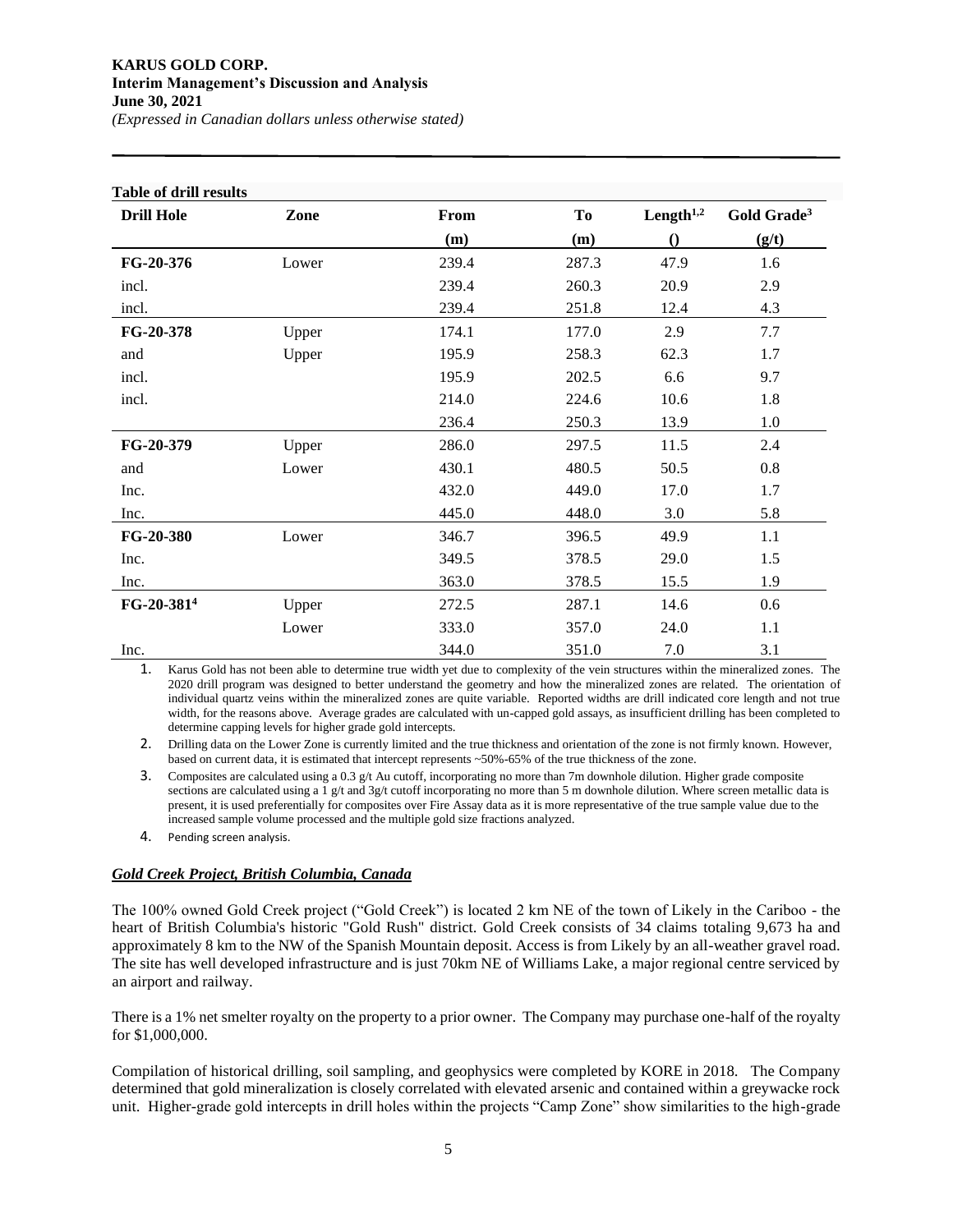zone of the nearby Spanish Mountain Gold Deposit (TSX Venture: SPA) whose highest grades occur at the contact between the greywacke and argillites, similar to mineralization at Gold Creek.

Karus does not consider the geology, resources or potential economics of the Spanish Mountain deposit as indicative of mineralization or the economics of any such mineralization at Gold Creek.

Historical drilling at the Camp Zone, based on gold in soils anomalies, from 2011 and 2017 confirmed large widths of mineralization in the silicified greywacke from surface with multiple higher-grade vein intercepts within a lowergrade halo. Intercepts included 1.5m of 13.4 g/t (GC11-27 10.7m to 12.2m), 9m of 5.5g/t (GC17-34 16.0m to 25.0m), including 1.5m of 18.0g/t, and 84.65m of 1.0g/t (GC17-35 85.85m to 170.50m).

On May 6, 2021, Karus Gold released additional drill assay results from the KORE 2020 program which are tabulated below. In total, KORE Mining drilled five holes totaling 1,530 m. Drill holes GC-20-42 to 44 tested 400 m of strike potential south east of previous drilling. All three holes intersected anomalous gold mineralization, including:

- 11.8 m of 0.63 g/t gold beginning at 153 m down hole in GC-20-42
- 24.9 m of 0.44 g/t gold beginning at 151.7 m down hole in GC-20-43

Drill holes GC-20-40 and 41 were drilled outside of the Camp Creek trend and intersected anomalous silver-base metal mineralization.

## **Exploration & Evaluation Expenses**

Following is a summary of exploration and evaluation expenses for the South Cariboo Project for the six months ended June 30, 2021:

|                                   | For the six<br>months ended June<br>30, 2021 |  |
|-----------------------------------|----------------------------------------------|--|
| Assays and analysis               | \$<br>243,653                                |  |
| Claim, staking, holding and taxes | 16,831                                       |  |
| Community engagement              | 17,963                                       |  |
| Drill program                     | 76,253                                       |  |
| Engineering and development       | 63,462                                       |  |
| Geophysics and ground prospecting | 97,682                                       |  |
| Project general & admin           | 45,769                                       |  |
| Project staff & contractors       | 280,713                                      |  |
| Travel, logistics $\&$ camp costs | 36,553                                       |  |
|                                   | \$<br>878,879                                |  |

## **Results of Operations**

## For the three and six months ended June 30, 2021

During the three and six months ended June 30, 2021, the Company's net loss was \$1,257,722 and \$1,852,621, there are no comparatives as the Company's operations effectively started on completion of its spinout from KORE Mining Ltd on January 25, 2021. The significant components of the Company's loss include exploration and evaluation costs increase of \$570,891 to \$878,879, professional fees increase of \$22,745 to \$111,827 incurred in connection with the Company's commencement of operations and preparation for TSXV listing, marketing, advisory and investor relations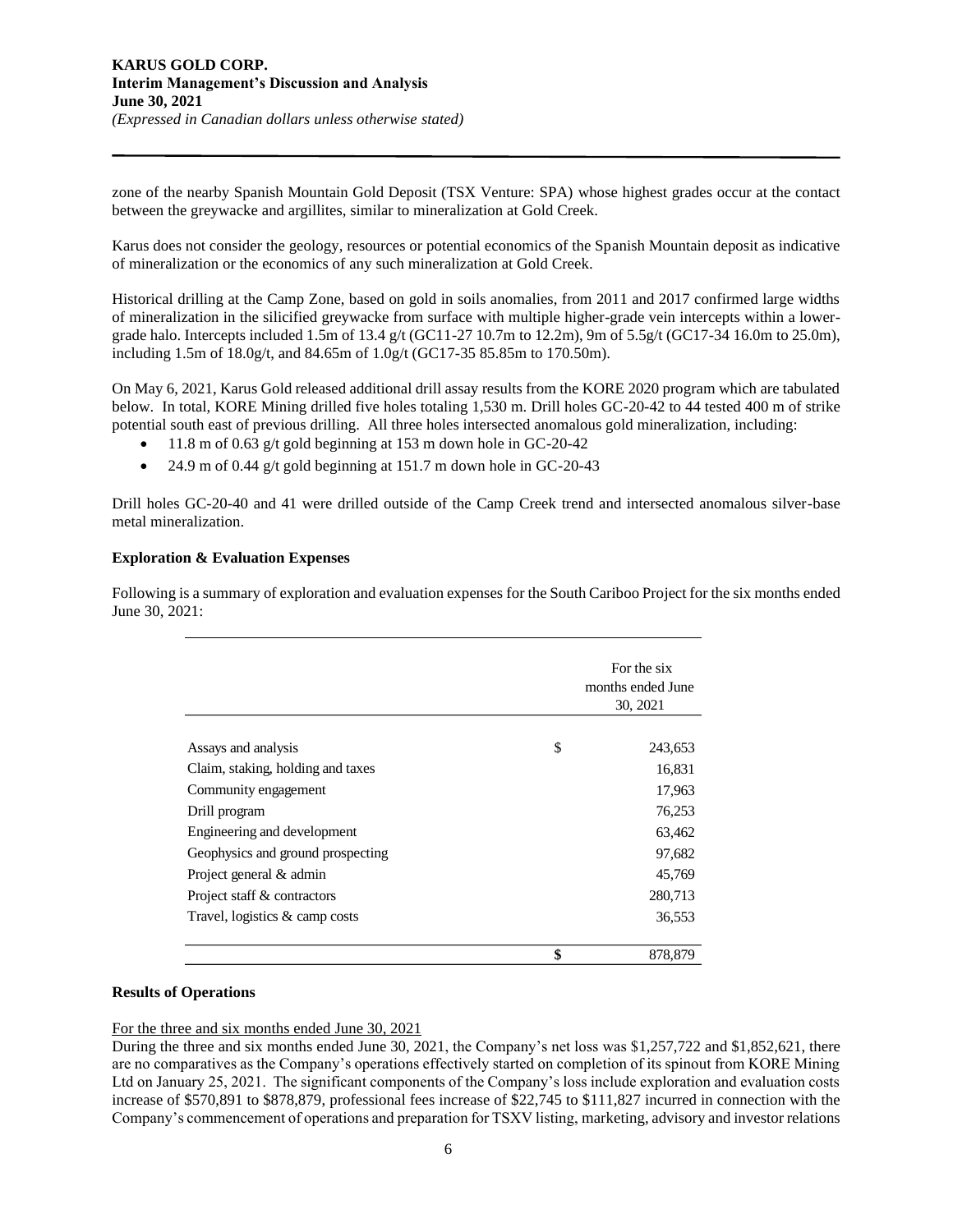fee increase of \$215,526 to \$262,252 and non-cash costs increase by \$228,504 to \$294,403 for share-based payments in connection with options and RSUs vesting in the period. All the increases in costs were a result of the Company's continued ramp up in operations as well as seasonality of exploration.

The Company commenced operations in the current quarter as a result of the completion of the spinout from KORE Mining Ltd. Accordingly, there is no historical quarterly or annual information to present.

## *KORE Spinout*

The Company entered into an Arrangement Agreement dated December 16, 2020 ("Arrangement Agreement") with KORE whereby KORE, pursuant to a Plan of Arrangement, agreed to spin-out the Company, which was a wholly owned subsidiary as of December 31, 2020. KORE re-organized such that all of its Canadian mineral property interests ("Spin-off Exploration Assets") were transferred to the Company and, upon receipt of KORE shareholder approval in January 2021, distributed 53,112,455 shares of the Company to the shareholders of KORE as a return of capital by way of a plan of arrangement. The Company also issued 1,750,000 warrants to KORE warrant holders with an exercise price of \$0.75 until July 2022. In connection with the spinout, the Company issued a 1% NSR to KORE and received a \$500,000 loan (bearing interest at 8%), which it fully repaid with proceeds from the rights offering. See Note 4 of the condensed interim financial statements for the six months ended June 30, 2021 for more information.

In connection with the spinout and KORE shareholder approval, the Company adopted a rolling stock option plan ("Option Plan") for directors, officers, employees and consultants where the Company may reserve a maximum of 10% of the issued and outstanding listed common shares, with the exercise price to be determined on the date of issuance of the options. The term of options granted under the plan may not exceed five years and such options vest at terms to be determined by the board of directors at the time of the grant. The Company also adopted an omnibus plan ("Omnibus Plan"), which is a fixed plan that reserves for issuance a maximum of 5,303,746 common shares as equity-based compensation awards. Together with the 10% rolling stock option plan, only a maximum of 10% of instruments under the Omnibus Plan and Option Plan may be granted to insiders. Awards under the plan may be granted in a form as designated by the Board, including restricted share units, deferred share units and other performance based instruments.

## **Liquidity, Capital Resources and Going Concern**

The financial statements have been prepared on a going concern basis which assumes that the Company will be able to realize its assets and discharge its liabilities in the normal course of business for the foreseeable future.

The properties in which the Company currently has an interest are in the exploration stage and have no revenueproducing operations. Accordingly, the Company is dependent on external financing, including the proceeds of future equity issuances or debt financing, to fund its activities. However, there can be no assurance that the Company will be able to obtain adequate financing in the future or that the terms of such financing will be favourable. If adequate financing is not available when required, the Company may be required to delay, scale back or eliminate various programs and may be unable to continue operations. The Company will seek such additional financing through debt or equity offerings, but there can be no assurance that such financing will be available on terms acceptable to the Company or at all.

As at June 30, 2021, the Company had a cash balance of \$2,096,876 and working capital of \$2,414,530 with current liabilities of \$407,164. The Company has incurred losses since inception and does not generate any cash inflows from operations. For the six months ended June 30, 2021, the Company used cash flows in operations of \$1,974,471. The Company's ability to continue to operate and to carry out its planned exploration activities for the next twelve months is uncertain and dependent upon the continued financial support of its shareholders and on securing additional financing. There is, however, no assurance that any such initiatives will be sufficient and, as a result, this gives rise to a material uncertainty that casts significant doubt regarding the going concern assumption and, accordingly, the ultimate appropriateness of the use of accounting principles applicable to a going concern. These financial statements do not reflect the adjustments to the carrying values of assets and liabilities and the reported expenses and statement of financial position classifications that would be necessary if the Company were unable to realize its assets and settle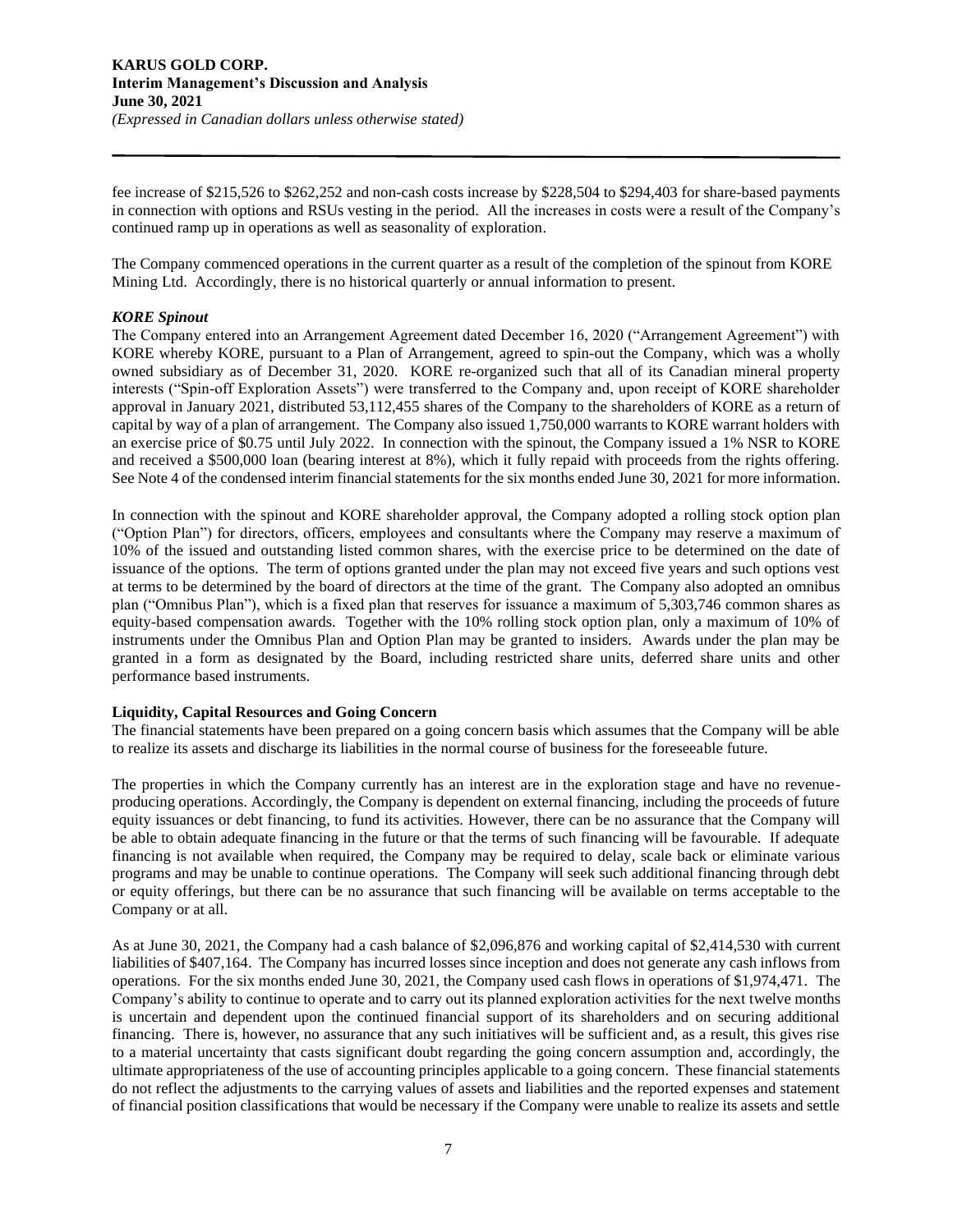its liabilities as a going concern in the normal course of operations for the foreseeable future. These adjustments could be material.

## *Cash Used In Operating Activities*

Net cash used in operating activities during the six months ended June 30, 2021 was \$1,974,471. Cash used in operating activities primarily related to operations during the period, including exploration and evaluation expenses, professional fees, management fees and marketing costs, as well as incurring liabilities in connection with these operations.

## *Cash Provided by Financing Activities*

Net cash provided by financing activities during the six months ended June 30, 2021 was \$4,478,588. Cash provided by financing activities primarily related to the Company's rights offering for gross proceeds of \$3,983,434, as well as its private placement for \$575,000 offset by costs incurred to complete these activities.

## *Cash Used in Investing Activities*

Net cash used in investing activities during the six months ended June 30, 2021 was \$407,242, which consists of the transaction costs incurred in the Spinout which were ultimately allocated to the exploration and evaluation assets acquired.

## **Outstanding Share Data**

The Company's authorized share capital consists of an unlimited number of common shares without par value. At June 30, 2021, there were 81,968,684 shares issued and outstanding.

As of the date of this MD&A, the following shares, warrants and options were outstanding:

|                                        | <b>Number of Equity</b> |                       |                    |
|----------------------------------------|-------------------------|-----------------------|--------------------|
|                                        | instruments             | <b>Exercise price</b> | <b>Expiry date</b> |
| <b>Issued &amp; outstanding shares</b> | 81,968,684              |                       |                    |
| Warrants                               | 1,500,000               | \$0.75                | July 22, 2022      |
| Warrants                               | 250,000                 | \$0.75                | July 27, 2022      |
| <b>Stock Options</b>                   | 4,320,000               | \$0.25                | March 7, 2026      |
| <b>Restricted Share Units</b>          | 2,605,000               |                       |                    |
| Fully Diluted as at August 30, 2021    | 90,643,684              |                       |                    |

## **Financial Instruments and Risk Management**

## **Financial Risk Management**

The main objectives of the Company's risk management processes are to ensure that risks are properly identified and that the capital base is adequate in relation to those risks. The principal risks to which the Company is exposed are described below.

## **a.** Credit Risk

Credit risk is the risk of potential loss to the Company if a counterparty to a financial instrument fails to meet its contractual obligations. The Company's credit risk is primarily attributable to its cash.

The Company has assessed its exposure to credit risk on its cash and has determined that such risk is minimal. The majority of the Company's cash is held with reputable financial institutions in Canada.

## **b.** Liquidity Risk

Liquidity risk is the risk that the Company is not able to meet its financial obligations as they fall due. As at June 30, 2021, the Company had working capital of \$2,414,530 and it does not have any long term monetary liabilities. The Company will seek additional financing through debt or equity offerings, but there can be no assurance that such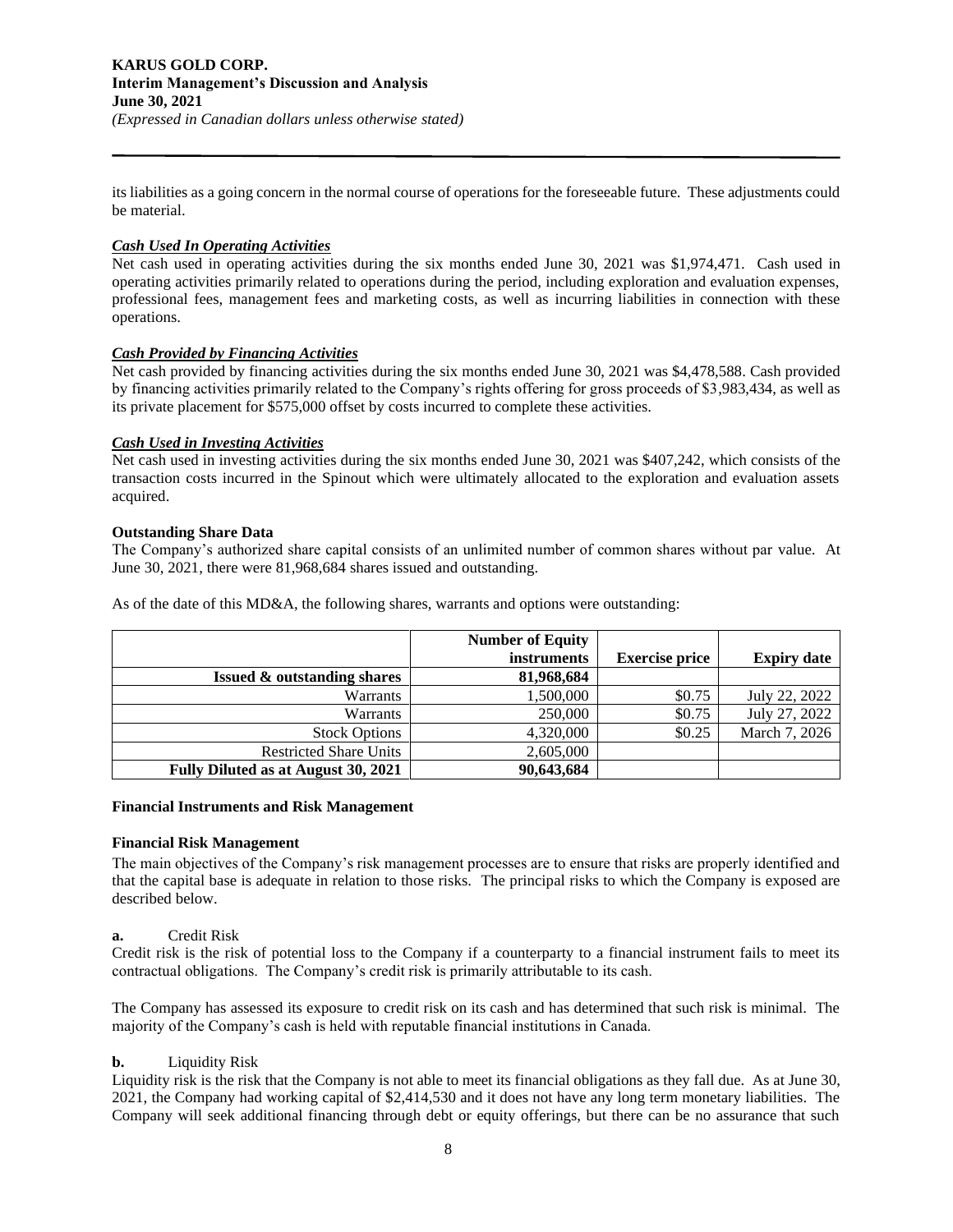## **KARUS GOLD CORP. Interim Management's Discussion and Analysis June 30, 2021** *(Expressed in Canadian dollars unless otherwise stated)*

financing will be available on terms acceptable to the Company or at all. The Company's approach to managing liquidity risk is to endeavor to ensure that it will have sufficient liquidity to meet liabilities when they fall due. As at June 30, 2021, the Company had cash of \$2,096,876 to settle current liabilities of \$407,164. The Company's financial liabilities as at June 30, 2021 have contractual maturities of 30 days or are due on demand and are subject to normal trade terms.

## **c.** Interest Rate Risk

Interest rate risk is the risk arising from the effect of changes in prevailing interest rates on the Company's financial instruments. The Company holds its cash and cash equivalents on which it earns variable rates of interest, and may therefore be subject to a certain amount of risk, though this risk is considered by management to be immaterial.

## **d.** Foreign Currency Risk

Foreign currency risk is the risk that the fair value of, or future cash flows from, the Company's financial instruments will fluctuate because of changes in foreign exchange rates. The Company maintains its cash reserves primarily in Canadian and the majority of the Company's expenditures are denominated in Canadian dollars. The Company considers its exposure to foreign currency risk to be immaterial.

## **Fair Values**

The carrying values of cash, amounts receivable, deposits, and trade and other accounts payable approximate fair values due to their short-term to maturity nature.

## **Related Party Transactions and Balances**

During the six months ended June 30, 2020, the related party transactions, were as follows:

a) Reimbursement of costs of \$77,719 to KORE, which was included in accounts payable as at June 30, 2021.

b) Amounts owing to all related parties are unsecured, non-interest bearing and due on demand. As at June 30, 2021, \$106,269 is due to related parties, inclusive of the amounts due to KORE.

## **Key Management Compensation**

Key management are those personnel having the authority and responsibility for planning, directing and controlling the Company and include the Chairman, President & Chief Executive Officer, Chief Financial Officer, and Directors. For the six months ended June 30, 2021, total key management compensation was \$282,169, which includes management fees and salaries of \$160,394 and share-based payments of \$121,775.

## **Significant Judgments, Estimates and Assumptions**

The preparation of the Company's financial statements in conformity with IFRS requires management to make judgments, estimates and assumptions that affect the reported amounts of assets and liabilities and disclosures of contingent assets and liabilities at the date of the financial statements and the reported amounts of income and expenses during the reporting period. Estimates and assumptions are continually evaluated and are based on management's experience and other factors, including expectations of future events that are believed to be reasonable under the circumstances. Actual results could differ from these estimates. Significant estimates and critical judgements, that have a risk of resulting in a material adjustment to the carrying amounts of assets and liabilities within the next year, are disclosed below.

## *Critical Judgments*

The Company is also required to make significant judgments whether there are indicators of impairment of the exploration and evaluation assets, by considering if the right to explore the specific area has expired or will be allowed to expire, that further exploration and evaluation expenditures are neither planned or budgeted, or whether sufficient data exists to indicate that development of a specific area is unlikely to recover existing exploration and evaluation costs. If any of these indicators are present, management would need to assess whether the exploration and evaluation property is impaired.